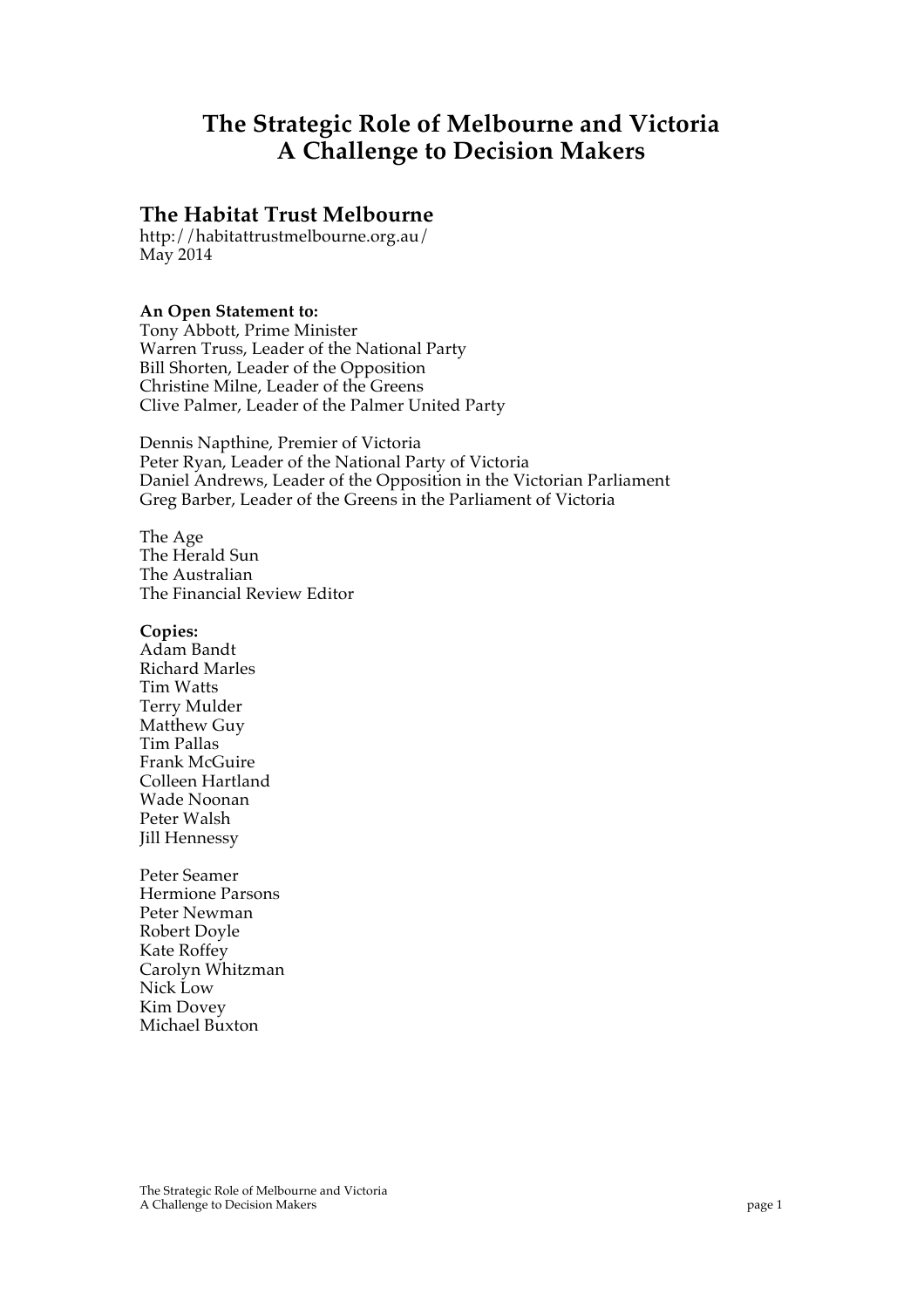## **The Context:**

#### **The Metropolis of Melbourne and Victoria in Continental Australia**

Since its earliest foundations Melbourne has served as the import and export logistics hub for a hinterland that extended across the lands of all or part of at least four Australian states (NSW, Tasmania, South Australia and Victoria). It also generated much of its prosperity through this strategic role and from the physical and organisational services that it has been able to provide. It has served as the equipment manufacturing and service centre for the agricultural industries of southeast Australia. It has added value to the products of that sector and it has supported all of that through its extensive banking, finance, research, educational, health and professional services. The current role of Melbourne in Australia and the world is largely the result of that history and Melbourne's well-developed capacity to use its inherent strategic situation.

While much has changed over the years much remains the same. Melbourne remains the logistics hub for south-east Australia and is likely to remain so for far into the future; the reason is in the geography and Melbourne's capabilities. Coupled with this there is a growing realisation that there will be a substantial increase in demand for high quality agricultural produce as the vast populations of south-east and east Asia become more productive and correspondingly more affluent. One key source for such product is Australia. Melbourne is and will remain the principal gateway between Australia's agricultural output and this burgeoning new market. The great role of Melbourne as the logistics and value adding hub for agriculture produce is not behind it. There is much opportunity for further development and increasing wealth lying immediately ahead.

### **Thinking Ahead**

To take full advantage of its opportunity to serve the growing markets of Asia it is essential that Melbourne and Victoria create the appropriate support infrastructure. Given the massive increases in freight traffic that are already anticipated through the ports of Melbourne and Victoria and recognising the great potential for further increase as trade in agricultural produce increases, it is essential that the infrastructure that is created is fit for purpose. Mere incremental change building on the present system is not an adequate strategy. This is particularly so because all indicators are that the present system is already heavily loaded and is the cause of massive urban pollution, social and economic disruption, congestion and inefficiency. A fully completed East West Link will reduce carrying capacities during its long construction phase, is likely to be fully loaded by the time that it becomes operational and will still fail to connect with the national rail freight interchange. Worst of all it will have consumed time, money and resources that should have been better used in other ways. Something quite different is required.

A further aspect of the appropriate form for the urban infrastructure required for an expanding logistics role is the source and efficiency of the motive power that will be required. In the carbon restrained future that we can confidently expect this will be a massive consideration both in terms of cost, reliability and resilience. In these circumstances it would be wise to adopt technologies and a development strategy that minimises this dependency.

The business as usual and incremental change with corresponding increases in our dependence on road transport for one of Melbourne's principal functions and one of the primary generators of future economic well being is not a good idea. To some extent this is already recognised in the aspirational targets of successive governments to have about 15% of container freight into and out of the docks carried by rail. In fact this proportion has been falling.